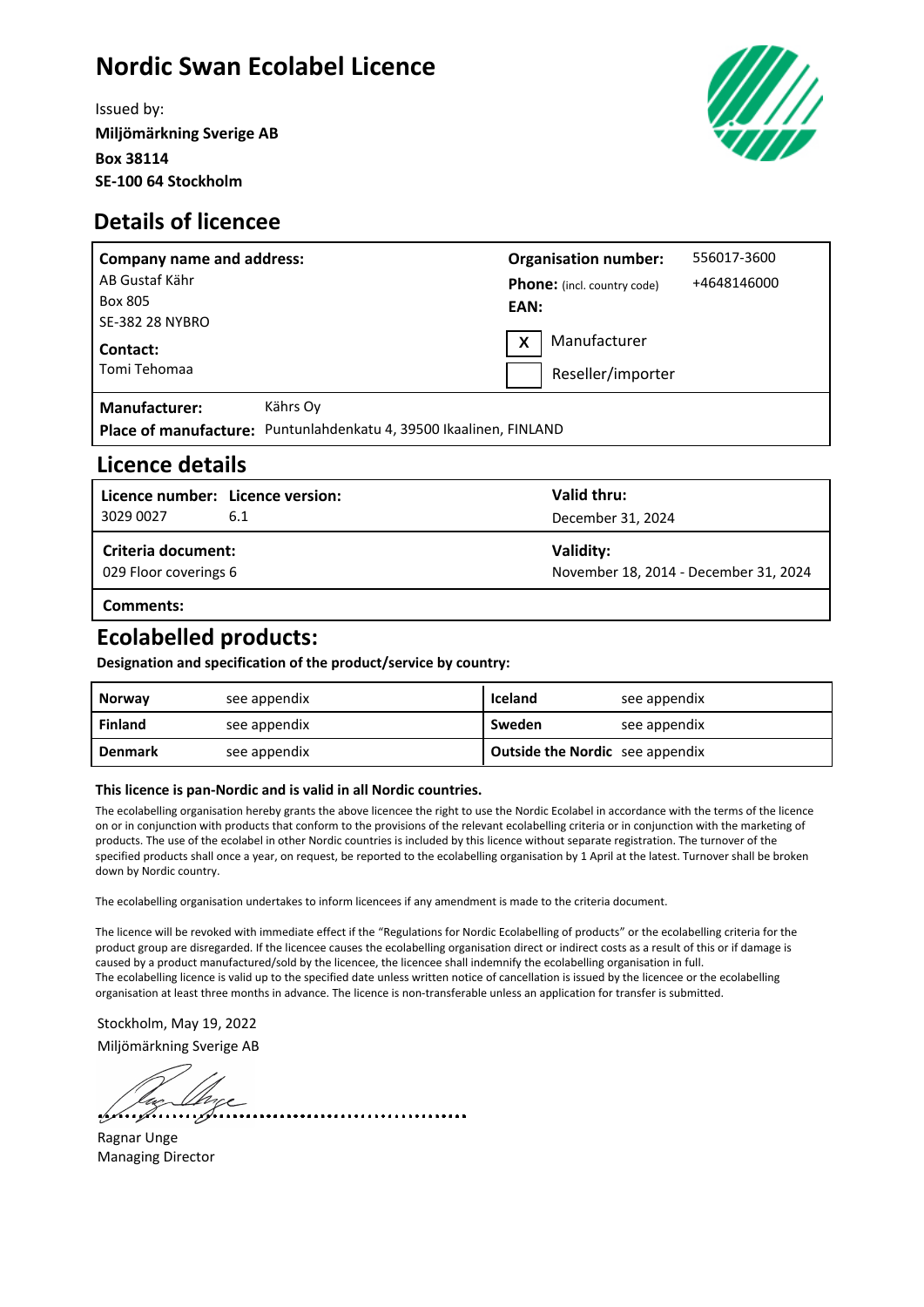# **Nordic Ecolabelling Licence Appendix 1 for Licence number 3029 0027**



### **Trade names Norway**

Kährs Zero & GREEN 5302 Cape Cod (105302) Kährs Zero & GREEN 5303 Pewter (105303) Kährs Zero & GREEN 5304 Stone Grey (105304) Kährs Zero & GREEN 5311 Silver Grey (105311) Kährs Zero & GREEN 5312 Concrete (105312) Kährs Zero & GREEN 5322 Dusty (105322) Kährs Zero & GREEN 5323 Morocco (105323) Kährs Zero & GREEN 5329 Sunbeam (105329) Kährs Zero & GREEN 5352 Blue Moon (105352) Kährs Zero & GREEN 5364 Ambrosia (105364)

## **Trade names Finland**

Kährs Zero & GREEN 5302 Cape Cod (105302) Kährs Zero & GREEN 5303 Pewter (105303) Kährs Zero & GREEN 5304 Stone Grey (105304) Kährs Zero & GREEN 5311 Silver Grey (105311) Kährs Zero & GREEN 5312 Concrete (105312) Kährs Zero & GREEN 5322 Dusty (105322) Kährs Zero & GREEN 5323 Morocco (105323) Kährs Zero & GREEN 5329 Sunbeam (105329) Kährs Zero & GREEN 5352 Blue Moon (105352) Kährs Zero & GREEN 5364 Ambrosia (105364)

# **Trade names Denmark**

Kährs Zero & GREEN 5302 Cape Cod (105302) Kährs Zero & GREEN 5303 Pewter (105303) Kährs Zero & GREEN 5304 Stone Grey (105304) Kährs Zero & GREEN 5311 Silver Grey (105311) Kährs Zero & GREEN 5312 Concrete (105312) Kährs Zero & GREEN 5322 Dusty (105322) Kährs Zero & GREEN 5323 Morocco (105323) Kährs Zero & GREEN 5329 Sunbeam (105329) Kährs Zero & GREEN 5352 Blue Moon (105352) Kährs Zero & GREEN 5364 Ambrosia (105364)

#### **Trade names Iceland**

Kährs Zero & GREEN 5302 Cape Cod (105302) Kährs Zero & GREEN 5303 Pewter (105303) Kährs Zero & GREEN 5304 Stone Grey (105304) Kährs Zero & GREEN 5311 Silver Grey (105311) Kährs Zero & GREEN 5312 Concrete (105312) Kährs Zero & GREEN 5322 Dusty (105322) Kährs Zero & GREEN 5323 Morocco (105323)